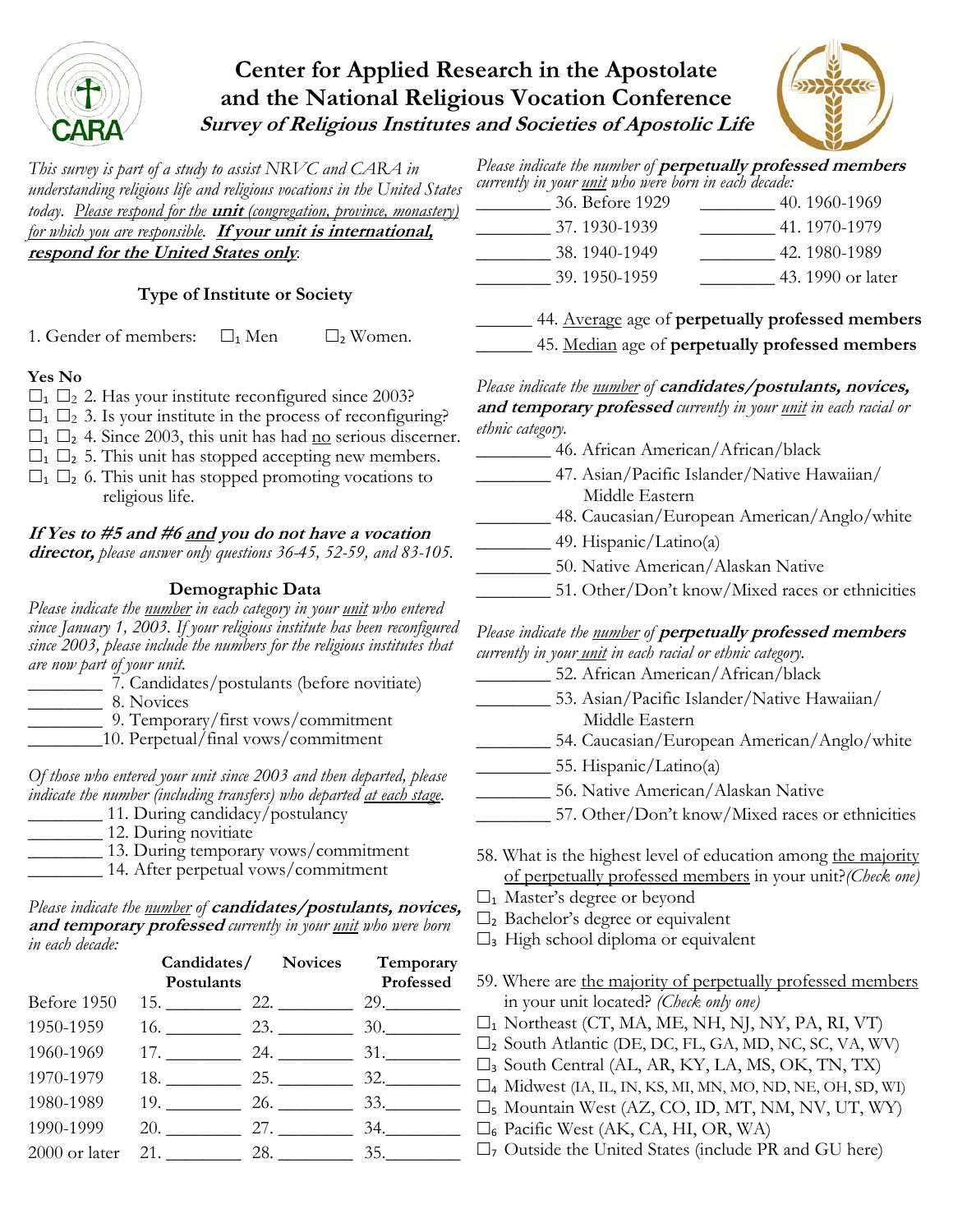### **Vocation Ministry**

- 60. What is the structure of your vocation efforts? *(Check all that apply)* 
	- $\square$ <sub>1</sub> Full-time vocation director
	- $\square$ <sub>2</sub> Part-time vocation director
	- $\square$ 3 Co-vocation directors
	- $\square$ 4 Vocation team
	- $\square$ <sub>5</sub> Ad hoc or none of the above (skip to item #66)
- 61. Which best describes the **vocation director?** *(If more than one vocation director, please answer for the longest serving)*
	- $\Box_1$  A perpetually professed member of your institute
	- $\Box$ <sub>2</sub> A temporary professed member of your institute
	- $\square$ <sub>3</sub> A member of another institute or society
	- $\square$ <sub>4</sub> An associate
	- $\square$ <sub>5</sub> A lay person who is not a member or associate
- \_\_\_\_\_ 62. Number of years this **vocation director** has served in vocation ministry.
- 63. If your unit has a **vocation team**, please indicate if it includes the following (*check all that apply*):
- $\square$ <sub>1</sub> Perpetually professed member(s)
- $\square$ <sub>2</sub> Temporary professed member(s)
- $\square$ <sub>3</sub> Associate(s)
- $\square$ 4 Leadership team/Council liaison
- $\square$ <sub>5</sub> Other lay person(s) who is/are not member(s) or associates (e.g., young adults, parents)

#### **Yes No**

- $\Box_1$   $\Box_2$  64. Vocation director/team has clerical support.
- $\Box_1$   $\Box_2$  65. Vocation director/team has job description(s).
- $\Box_1$   $\Box_2$  66. Vocation director/team works with the communications director of your institute.

\$\_\_\_\_\_\_\_\_ 67. Annual budget for the vocation director/ team (excluding salaries).

- 68. How often does the vocation director meet with the institute leadership team?
	- $\square$ <sub>1</sub> At least monthly
	- $\square$ <sub>2</sub> At least quarterly, but less than monthly
	- $\square$ <sub>3</sub> As needed, but at least annually
	- $\square$ 4 Less than annually or never
- 69. How often is the topic of vocations on the agenda of the institute leadership team meetings?
	- $\square$ <sub>1</sub> Nearly every meeting (at least 75% of all meetings)
	- $\square$ <sub>2</sub> At least half of all meetings annually (50-74%)
	- $\square$ <sub>3</sub> Occasionally (at least 25-49% of all meetings)
	- $\square_4$  Seldom or never

## **Vocation Promotion and Discernment Activities**

- 70. Please indicate if your unit sponsors or co-sponsors the following discernment programs (*check all that apply*):
- $\Box$ <sub>1</sub> Busy Persons Retreat, Nun Run, Open House, Theology on Tap, Cursillo, etc.
- $\square$ <sub>2</sub> Diocesan vocation program such as Quo Vadis, Fiat Days, dinner with the Bishop, etc.
- $\square$ <sub>3</sub> Regular meetings with a discernment group
- $\square$ 4 Online discernment group
- $\square$ <sub>5</sub> Discernment retreat
- $\square_6$  "Come and See" experience
- $\square$ 7 Discernment house
- $\square$ <sub>8</sub> Live-in experience
- $\square$ <sub>9</sub> Volunteer service immersion experience with members of the institute
- 10*From Service to Sisterhood* volunteer program
- 71. Please indicate if your unit has used any of the following advertising strategies for vocation promotion in the last five years (*check all that apply*):
- $\square$ <sub>1</sub> Advertising in discernment magazines, diocesan papers, parish bulletins, etc.
- $\square$ <sub>2</sub> Vocation information on your website or a distinct website for vocations
- $\square$ <sub>3</sub> Social media (e.g., Facebook, Twitter, Instagram, Chat)
- $\square$ 4 Online experiences (e.g., A Nun's Life, podcasts, blogs)
- $\square$ <sub>5</sub> Print materials (e.g., prayer cards, brochures, posters)
- $\square_6$  VISION Vocation guide, online VISION Vocation Network, VocationMatch
- $\square$ 7 Broadcast media (e.g., EWTN, Salt and Light, diocesan)
- 72. Please indicate if your unit sponsors or co-sponsors vocation promotion or discernment programs specifically targeted toward these age groups (*check all that apply*):
- $\square_1$  Elementary/middle school
- $\square$ <sub>2</sub> High school
- $\square$ <sub>3</sub> College campuses
- $\square$ 4 Young adults (20s and 30s)
- $\square$ <sub>5</sub> Mature adults (over age 40)
- 73. Please indicate the annual events in which your unit actively involves members to promote vocations to religious life (*check all that apply*):
- $\Box_1$  Congregational Founder's Day/Patron Saint Day
- $\square$ <sub>2</sub> Congregational festivals/fairs/public events
- $\square$ <sub>3</sub> National Catholic Sisters Week
- $\square$ 4 National Vocation Awareness Week
- $\square$ <sub>5</sub> Religious Brothers Day
- $\square$ <sub>6</sub> World Day for Consecrated Life
- $\Box$ 7 World Day of Prayer for Vocations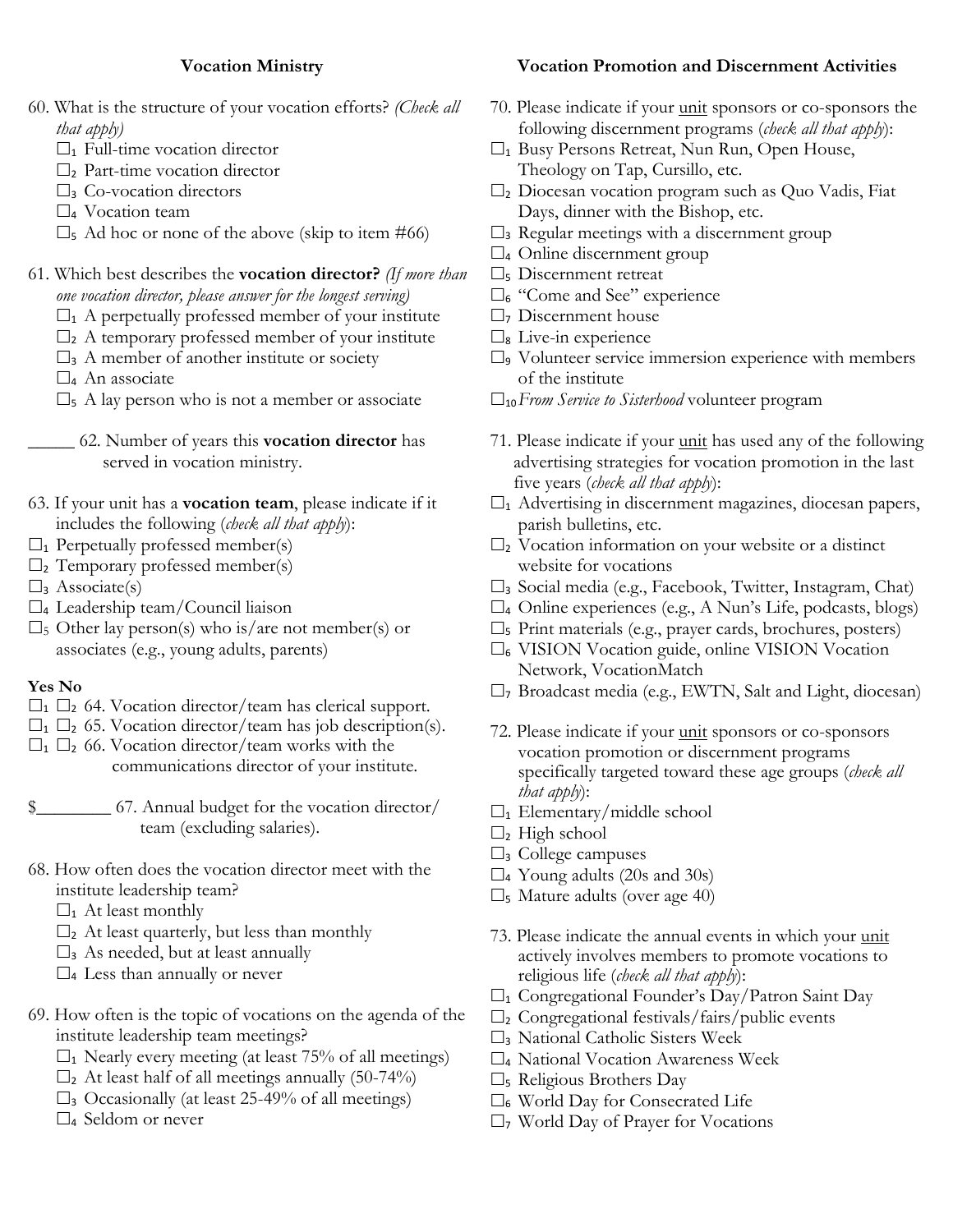## **Formation/Incorporation Ministry**

| Formation/Incorporation Ministry<br>Please indicate the age requirements for admission to candidacy/<br>postulancy for your unit.<br>74. Minimum age (please write 0 if none)                                                                                                                                                                                                                                                                                                                                                                                                                                                                                                                                                                                                                                                                                                                                                         | Please use these responses for items 89-100.<br>1=Not at all<br>3=Somewhat<br>$2 =$ Only a little<br>$4 = V$ ery                                                                                                                                                                                                                                                                                                                                                                                                                                                                                                                                                                                                                                                                                                                                                                                                                                                                  |  |
|---------------------------------------------------------------------------------------------------------------------------------------------------------------------------------------------------------------------------------------------------------------------------------------------------------------------------------------------------------------------------------------------------------------------------------------------------------------------------------------------------------------------------------------------------------------------------------------------------------------------------------------------------------------------------------------------------------------------------------------------------------------------------------------------------------------------------------------------------------------------------------------------------------------------------------------|-----------------------------------------------------------------------------------------------------------------------------------------------------------------------------------------------------------------------------------------------------------------------------------------------------------------------------------------------------------------------------------------------------------------------------------------------------------------------------------------------------------------------------------------------------------------------------------------------------------------------------------------------------------------------------------------------------------------------------------------------------------------------------------------------------------------------------------------------------------------------------------------------------------------------------------------------------------------------------------|--|
| 75. Maximum age (please write 0 if none)                                                                                                                                                                                                                                                                                                                                                                                                                                                                                                                                                                                                                                                                                                                                                                                                                                                                                              | How important are these aspects for healthy and holy community life                                                                                                                                                                                                                                                                                                                                                                                                                                                                                                                                                                                                                                                                                                                                                                                                                                                                                                               |  |
| Do candidates/postulants in your <u>unit</u> interact with other<br>candidates/postulants from:<br>Yes No<br>$\square$ <sub>1</sub> $\square$ <sub>2</sub> 76. Other units of your institute, society, or federation<br>$\square_1 \square_2$ 77. Other institutes or societies<br>Do <b>novices</b> in your <u>unit</u> interact with other novices in an<br>Intercommunity Novitiate program from:<br>Yes No<br>$\square_1 \square_2$ 78. Other units of your institute, society, or federation<br>$\square_1 \square_2$ 79. Other institutes or societies<br>80. If yes to #78 and/or #79, please indicate the city and<br>state of this program:<br>Do those in <b>temporary profession</b> in your <i>unit</i> interact with others<br>who are temporary professed from:<br>Yes No<br>$\square_1 \square_2$ 79. Other units of your institute, society, or federation<br>$\square_1 \square_2$ 80. Other institutes or societies | in your unit?<br>$1\ 2\ 3\ 4$<br>$\square_1 \square_2 \square_3 \square_4$ 89. Living with other members<br>$\Box_1 \Box_2 \Box_3 \Box_4$ 90. Praying with other members<br>$\Box_1 \Box_2 \Box_3 \Box_4$ 91. Praying with lay partners in ministry<br>$\Box_1 \Box_2 \Box_3 \Box_4$ 92. Ministering/working with other members<br>$\Box_1 \Box_2 \Box_3 \Box_4$ 93. Ministering wherever the need is greatest<br>$\Box_1 \Box_2 \Box_3 \Box_4$ 94. Sharing meals with other members<br>$\Box_1 \Box_2 \Box_3 \Box_4$ 95. Sharing meals with lay partners in ministry<br>$\Box_1 \Box_2 \Box_3 \Box_4$ 96. Socializing/sharing leisure with members<br>$\Box_1 \Box_2 \Box_3 \Box_4$ 97. Celebrating holidays/feast days together<br>$\Box_1 \Box_2 \Box_3 \Box_4$ 98. Corporate stances on social justice issues<br>$\Box_1 \Box_2 \Box_3 \Box_4$ 99. Valuing cultural diversity beyond tolerance<br>$\Box_1 \Box_2 \Box_3 \Box_4$ 100. Ongoing formation and lifelong education |  |
| 81. Does your unit offer a formation experience for U.S.<br>members in initial formation that takes place outside the<br>United States? $\Box_1$ Yes<br>$\square_2$ No                                                                                                                                                                                                                                                                                                                                                                                                                                                                                                                                                                                                                                                                                                                                                                | 101. Please indicate which of the following characterize the<br>regular prayer life of a majority of members of your<br>unit who are in active ministry (check all that apply):                                                                                                                                                                                                                                                                                                                                                                                                                                                                                                                                                                                                                                                                                                                                                                                                   |  |
| 82. If yes, please indicate the city and country of this<br>program:                                                                                                                                                                                                                                                                                                                                                                                                                                                                                                                                                                                                                                                                                                                                                                                                                                                                  | $\square$ <sub>1</sub> Personal private prayer<br>$\square$ <sub>2</sub> Journal writing, poetry, prayer blogs<br>$\square_3$ Daily Eucharist<br>$\square$ <sub>4</sub> Liturgy of the Hours                                                                                                                                                                                                                                                                                                                                                                                                                                                                                                                                                                                                                                                                                                                                                                                      |  |
|                                                                                                                                                                                                                                                                                                                                                                                                                                                                                                                                                                                                                                                                                                                                                                                                                                                                                                                                       | Non-liturgical common prayer (i.e. rosary, devotions)<br>$\Box$ <sub>5</sub>                                                                                                                                                                                                                                                                                                                                                                                                                                                                                                                                                                                                                                                                                                                                                                                                                                                                                                      |  |
| <b>Community Life and Prayer</b>                                                                                                                                                                                                                                                                                                                                                                                                                                                                                                                                                                                                                                                                                                                                                                                                                                                                                                      | Common meditation/centering prayer<br>$\Box_6$<br>Faith sharing<br>$\Box$ 7                                                                                                                                                                                                                                                                                                                                                                                                                                                                                                                                                                                                                                                                                                                                                                                                                                                                                                       |  |
| Please indicate the number of active members (not retired from active<br>ministry) of your <u>unit</u> who live:<br>83. Singly (or with family members)<br>84. In community with 2-3 members of your unit<br>85. In community with 4-7 members of your unit<br>86. In community with 8 or more of your unit                                                                                                                                                                                                                                                                                                                                                                                                                                                                                                                                                                                                                           | Lectio Divina/spiritual reading and reflection<br>□ Ecumenical and interfaith prayer (e.g. Taizé)<br>$\square_{10}$ Adoration/Exposition of the Blessed Sacrament<br>$\square_{11}$ Prayer with an on-line community                                                                                                                                                                                                                                                                                                                                                                                                                                                                                                                                                                                                                                                                                                                                                              |  |
| 87. In community with members of another                                                                                                                                                                                                                                                                                                                                                                                                                                                                                                                                                                                                                                                                                                                                                                                                                                                                                              | Yes No                                                                                                                                                                                                                                                                                                                                                                                                                                                                                                                                                                                                                                                                                                                                                                                                                                                                                                                                                                            |  |

- religious institute \_\_\_\_\_\_\_ 88. In community with non-vowed (e.g., volunteers, associates, refugees)
- $\square_1 \square_2$  102. Does your religious institute have a post-final vow structure or program to aid retention?